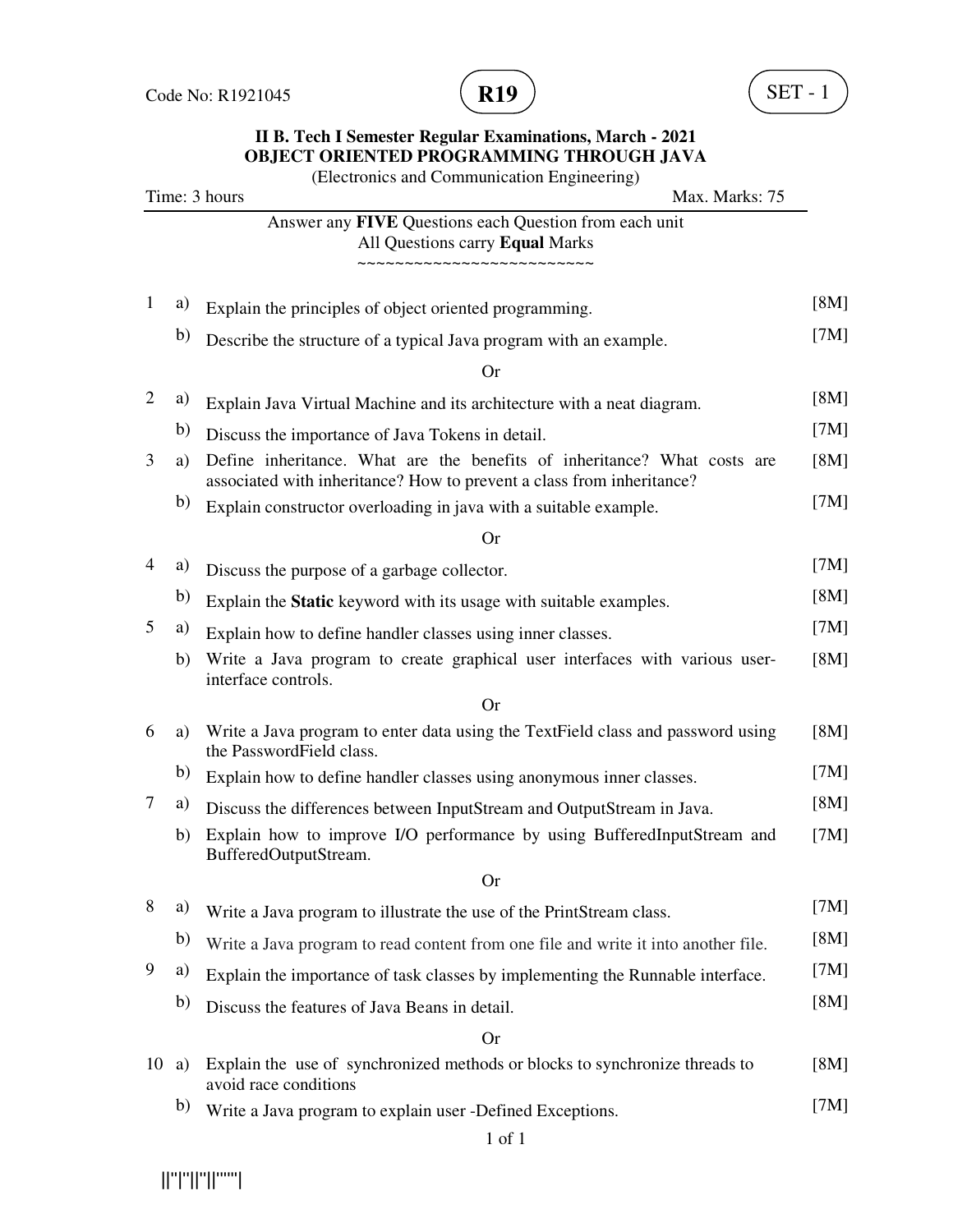

| (Electronics and Communication Engineering) |                                 |                                                                                                                                      |      |  |
|---------------------------------------------|---------------------------------|--------------------------------------------------------------------------------------------------------------------------------------|------|--|
|                                             | Time: 3 hours<br>Max. Marks: 75 |                                                                                                                                      |      |  |
|                                             |                                 | Answer any FIVE Questions each Question from each unit<br>All Questions carry Equal Marks<br>, ~~~~~~~~~~~~~~~~~                     |      |  |
| $\mathbf{1}$                                | a)                              | Discuss various applications of OOP                                                                                                  | [7M] |  |
|                                             | b)                              | What is meant by byte code? Explain how Java is platform-independent.                                                                | [8M] |  |
|                                             |                                 | <b>Or</b>                                                                                                                            |      |  |
| $\overline{2}$                              | a)                              | Explain java features along with the program structure in detail.                                                                    | [8M] |  |
|                                             | b)                              | Explain class, public, static, void, main, string, and system.out.println() key<br>terms.                                            | [7M] |  |
| 3                                           | a)                              | What is polymorphasion? How do we implement polymorphism in JAVA?<br>Explain briefly.                                                | [8M] |  |
|                                             | b)                              | Write a program to demonstrate hierarchical and multiple inheritance using<br>interfaces.                                            | [7M] |  |
|                                             |                                 | <b>Or</b>                                                                                                                            |      |  |
| $\overline{4}$                              | a)                              | How to design and implement an interface in Java? Give an example.                                                                   | [7M] |  |
|                                             | b)                              | Explain this keyword with an example? Explain abstract class with example<br>program.                                                | [8M] |  |
| 5                                           | a)                              | Explain the procedure to simplify event handling using lambda expressions.                                                           | [7M] |  |
|                                             | b)                              | Write a Java program to create a radio button using the RadioButton class and<br>group radio buttons using a ToggleGroup.            | [8M] |  |
|                                             |                                 | <b>Or</b>                                                                                                                            |      |  |
| 6                                           | a)                              | Write a Java program to write a program to deal MouseEvents.                                                                         | [8M] |  |
|                                             | b)                              | Explain the procedure to create a label with text and graphic using the Label<br>class and explore properties in the abstract.       | [7M] |  |
| 7                                           | a)                              | Discuss useful methods of OutputStream.                                                                                              | [8M] |  |
|                                             | b)                              | Explain features of Random Access Files.                                                                                             | [7M] |  |
|                                             |                                 | <b>Or</b>                                                                                                                            |      |  |
| 8                                           | a)                              | Discuss the importance of Event-driven model with a neat sketch.                                                                     | [7M] |  |
|                                             | b)                              | Write a Java program to read a file line by line.                                                                                    | [8M] |  |
| 9                                           | a)                              | Explain the procedure to control animations using threads and<br>use<br>Platform.runLater to run the code in the application thread. | [7M] |  |
|                                             | b)                              | Discuss the features of Assertions.                                                                                                  | [8M] |  |
|                                             |                                 | <b>Or</b>                                                                                                                            |      |  |
| 10                                          | a)                              | Explain the procedure to restrict the number of concurrent tasks that access a<br>shared resource using semaphores.                  | [8M] |  |
|                                             | b)                              | Explain the support of Java for Network Programming.                                                                                 | [7M] |  |
|                                             |                                 | $1$ of $1$                                                                                                                           |      |  |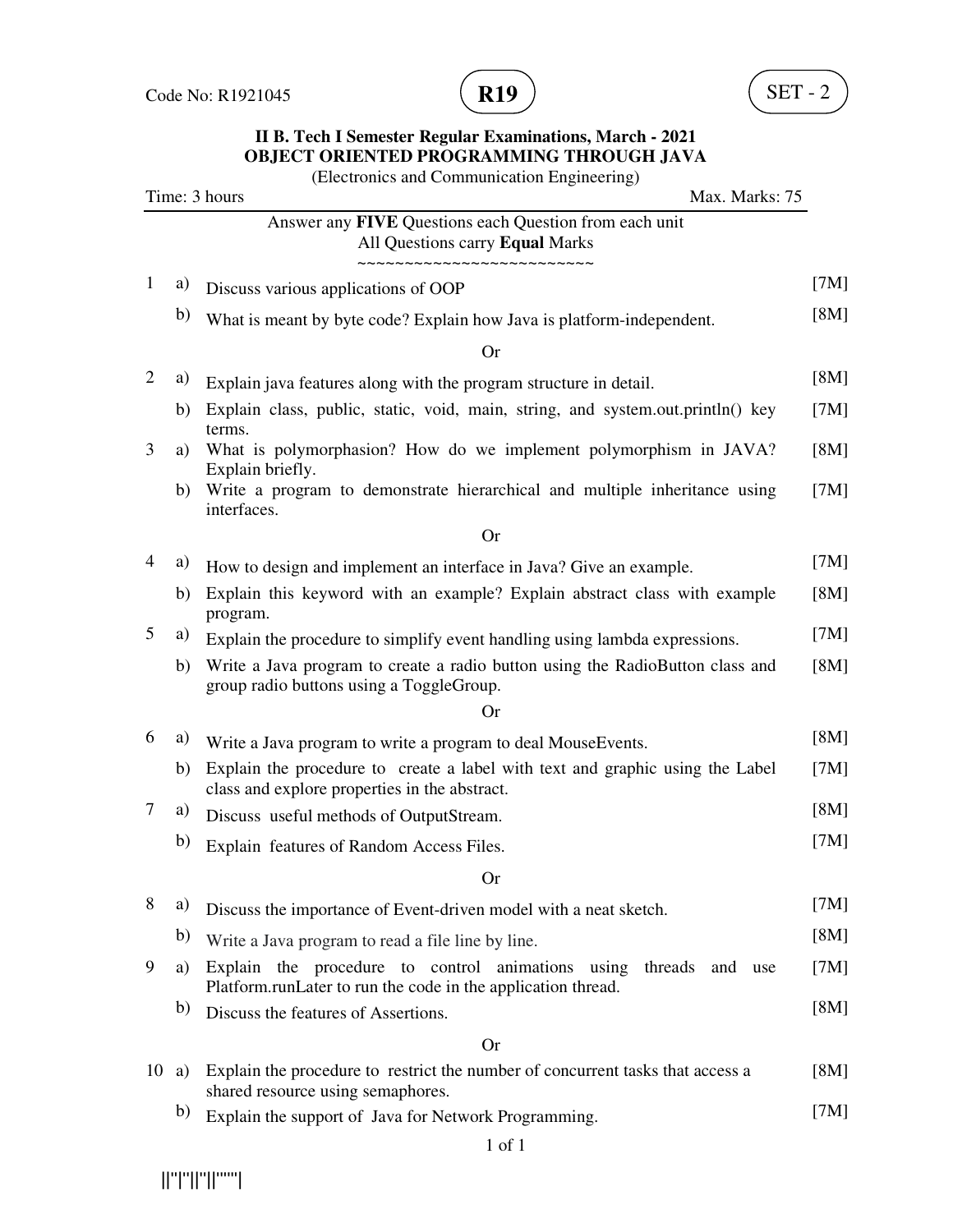

| (Electronics and Communication Engineering)<br>Time: 3 hours<br>Max. Marks: 75 |    |                                                                                                                                                                                                                                                                           |      |  |
|--------------------------------------------------------------------------------|----|---------------------------------------------------------------------------------------------------------------------------------------------------------------------------------------------------------------------------------------------------------------------------|------|--|
|                                                                                |    | Answer any FIVE Questions each Question from each unit<br>All Questions carry Equal Marks<br>~~~~~~~~~~~~~~~~~~~~~~                                                                                                                                                       |      |  |
| $\mathbf{1}$                                                                   | a) | Explain the need of object-oriented programming? Give applications of java?                                                                                                                                                                                               | [8M] |  |
|                                                                                | b) | Discuss different – Inbult uesses in brief                                                                                                                                                                                                                                | [7M] |  |
|                                                                                |    | <b>Or</b>                                                                                                                                                                                                                                                                 |      |  |
| $\overline{2}$                                                                 | a) | Explain the concept of Overloading in Java with suitable example.                                                                                                                                                                                                         | [6M] |  |
|                                                                                | b) | List the primitive data types available in Java and explain.                                                                                                                                                                                                              | [9M] |  |
| 3                                                                              | a) | Write the benefits of packages and interfaces.                                                                                                                                                                                                                            | [6M] |  |
|                                                                                | b) | What is method overloading? Can you define two methods that have the same<br>name but different parameter types? Can you define two methods in a class with<br>identical method names and parameter profiles with different return value types or<br>different modifiers? | [9M] |  |
|                                                                                |    | <b>Or</b>                                                                                                                                                                                                                                                                 |      |  |
| 4                                                                              | a) | How can we add a class to a package? Write about relative and absolute paths.                                                                                                                                                                                             | [7M] |  |
|                                                                                | b) | Fields in an interface are implicitly static and final. Justify the validity of the<br>statement.                                                                                                                                                                         | [8M] |  |
| 5                                                                              | a) | Write a Java program to develop an animation for simulating a bouncing ball.                                                                                                                                                                                              | [7M] |  |
|                                                                                | b) | Write a Java program to create a check box using the CheckBox class.                                                                                                                                                                                                      | [8M] |  |
|                                                                                |    | <b>Or</b>                                                                                                                                                                                                                                                                 |      |  |
| 6                                                                              | a) | Explain the procedure to define handler classes, register handler objects with the<br>source object, and write the code to handle events.                                                                                                                                 | [8M] |  |
|                                                                                | b) | Explain the procedure to create a button with text and graphic using the Button<br>class and set a handler using the setOnAction method in the abstract ButtonBase<br>class.                                                                                              | [7M] |  |
| 7                                                                              | a) | Explain Useful methods of InputStream.                                                                                                                                                                                                                                    | [8M] |  |
|                                                                                | b) | Discuss features of High-Level File I/O.                                                                                                                                                                                                                                  | [7M] |  |
|                                                                                |    | <b>Or</b>                                                                                                                                                                                                                                                                 |      |  |
| 8                                                                              | a) | Write a Java program to read and write primitive values and strings using<br>DataInputStream and DataOutputStream.                                                                                                                                                        | [7M] |  |
|                                                                                | b) | Compare and contrast the features of Text I/O vs Binary I/O.                                                                                                                                                                                                              | [8M] |  |
| 9                                                                              | a) | Explain the procedure to create synchronized collections using the static methods<br>in the Collections class.                                                                                                                                                            | [7M] |  |
|                                                                                | b) | Write a Java program to throw exceptions and multiple catch Blocks.                                                                                                                                                                                                       | [8M] |  |
|                                                                                |    | <b>Or</b>                                                                                                                                                                                                                                                                 |      |  |
| 10                                                                             | a) | Discuss the procedure to develop parallel programs using the Fork/Join<br>Framework.                                                                                                                                                                                      | [8M] |  |
|                                                                                | b) | Write a Java program to simulate the importance of Exceptions.                                                                                                                                                                                                            | [7M] |  |
|                                                                                |    | 1 of 1                                                                                                                                                                                                                                                                    |      |  |